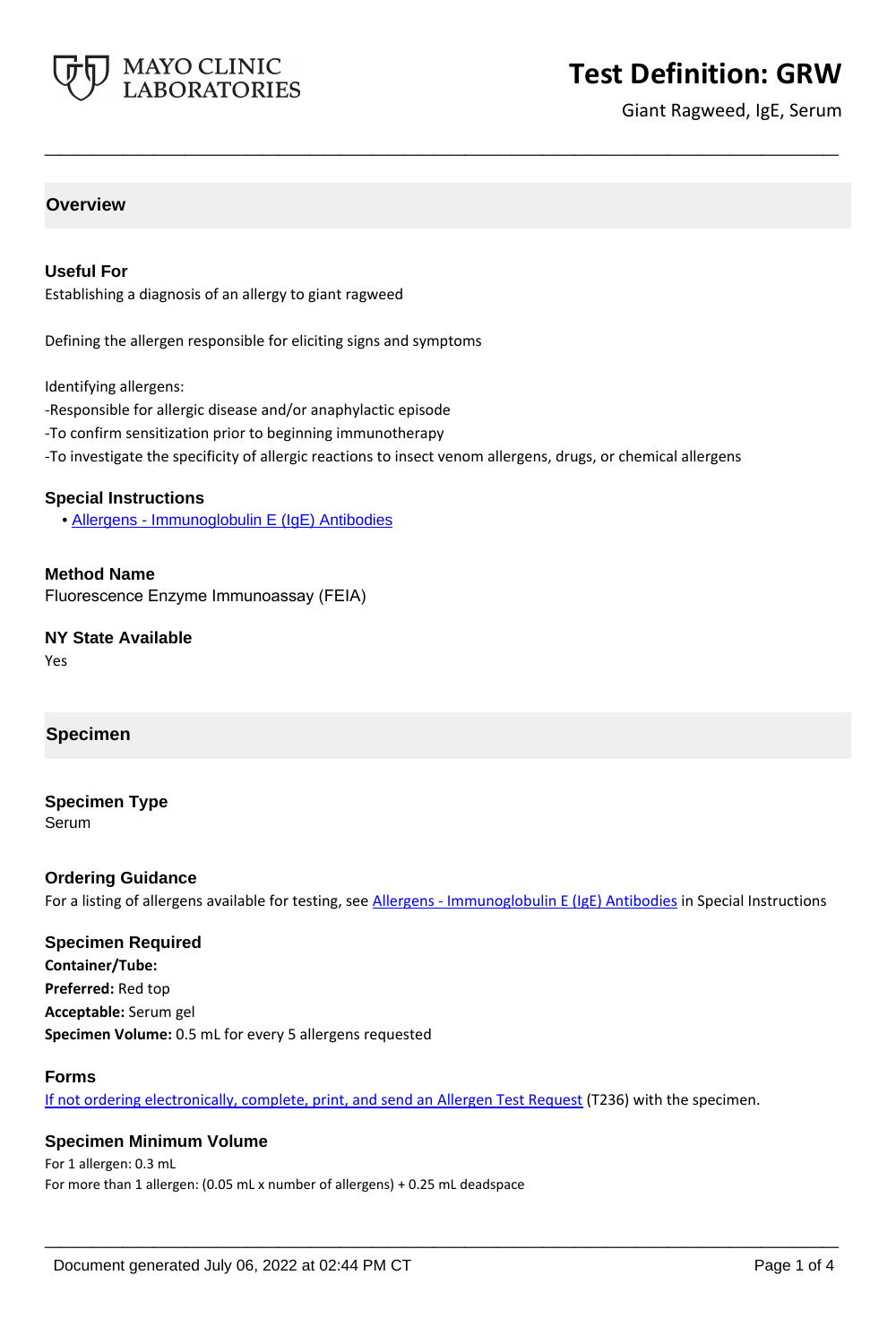

#### **Reject Due To**

| Gross hemolysis | OK |
|-----------------|----|
| Gross lipemia   | OK |

**\_\_\_\_\_\_\_\_\_\_\_\_\_\_\_\_\_\_\_\_\_\_\_\_\_\_\_\_\_\_\_\_\_\_\_\_\_\_\_\_\_\_\_\_\_\_\_\_\_\_\_**

#### **Specimen Stability Information**

| <b>Specimen Type</b> | <b>Temperature</b>       | <b>Time</b> | <b>Special Container</b> |
|----------------------|--------------------------|-------------|--------------------------|
| Serum                | Refrigerated (preferred) | 14 davs     |                          |
|                      | Frozen                   | 90 days     |                          |

## **Clinical & Interpretive**

## **Clinical Information**

Clinical manifestations of immediate hypersensitivity (allergic) diseases are caused by the release of proinflammatory mediators (histamine, leukotrienes, and prostaglandins) from immunoglobulin E (IgE)-sensitized effector cells (mast cells and basophils) when cell-bound IgE antibodies interact with allergen.

In vitro serum testing for IgE antibodies provides an indication of the immune response to allergen(s) that may be associated with allergic disease.

The allergens chosen for testing often depend upon the age of the patient, history of allergen exposure, season of the year, and clinical manifestations. In individuals predisposed to develop allergic disease(s), the sequence of sensitization and clinical manifestations proceed as follows: eczema and respiratory disease (rhinitis and bronchospasm) in infants and children less than 5 years due to food sensitivity (milk, egg, soy, and wheat proteins) followed by respiratory disease (rhinitis and asthma) in older children and adults due to sensitivity to inhalant allergens (dust mite, mold, and pollen inhalants).

#### **Reference Values**

| <b>Class</b>  | IgE kU/L      | Interpretation    |
|---------------|---------------|-------------------|
| 0             | < 0.35        | Negative          |
| 1             | 0.35-0.69     | Equivocal         |
| $\mathcal{P}$ | $0.70 - 3.49$ | Positive          |
| 3             | 3.50-17.4     | Positive          |
| 4             | 17.5-49.9     | Strongly positive |
| 5             | 50.0-99.9     | Strongly positive |
| 6             | $>$ or =100   | Strongly positive |

Reference values apply to all ages.

#### **Interpretation**

Detection of IgE antibodies in serum (Class 1 or greater) indicates an increased likelihood of allergic disease as opposed to other etiologies and defines the allergens that may be responsible for eliciting signs and symptoms.

**\_\_\_\_\_\_\_\_\_\_\_\_\_\_\_\_\_\_\_\_\_\_\_\_\_\_\_\_\_\_\_\_\_\_\_\_\_\_\_\_\_\_\_\_\_\_\_\_\_\_\_**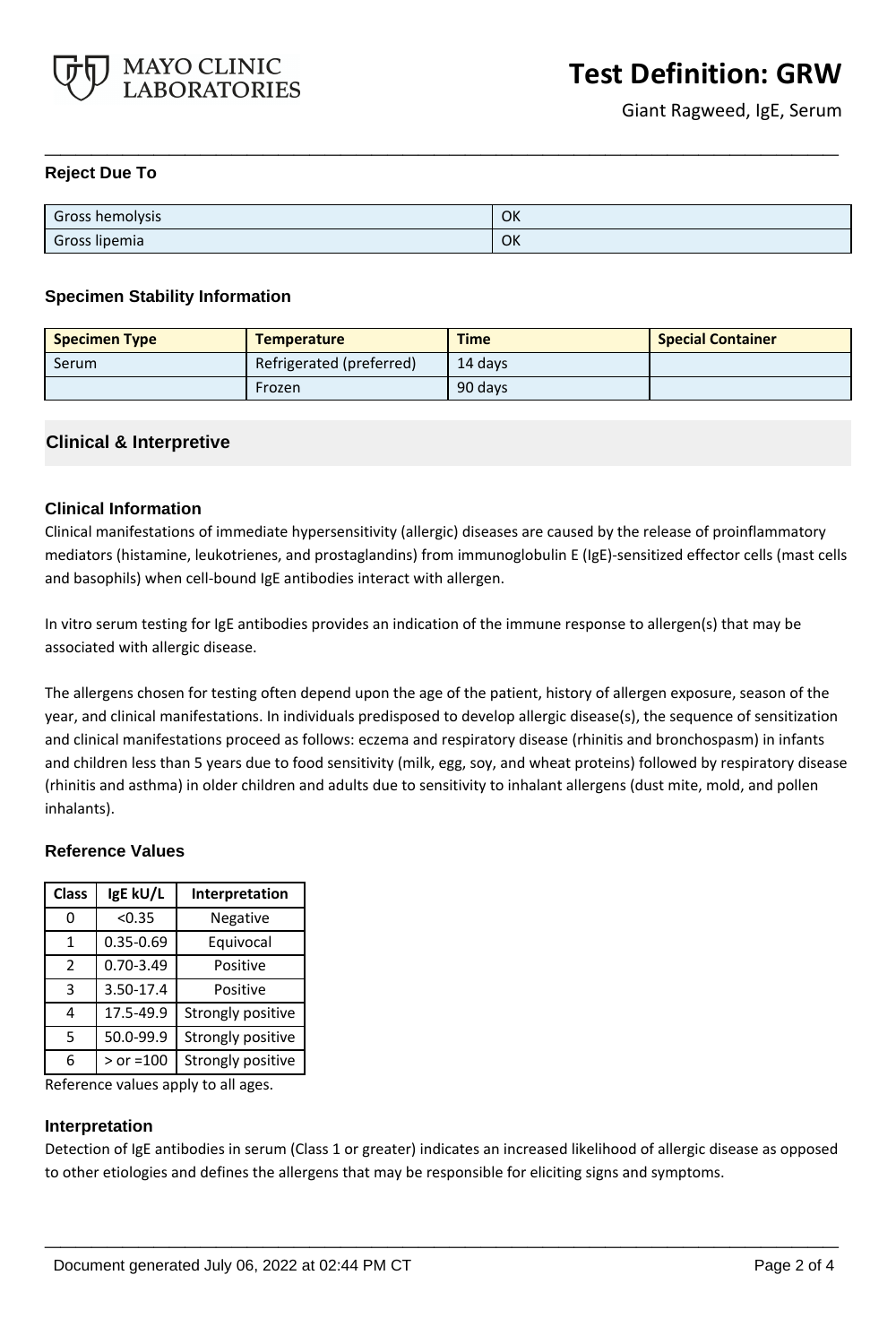

# **Test Definition: GRW**

Giant Ragweed, IgE, Serum

The level of IgE antibodies in serum varies directly with the concentration of IgE antibodies expressed as a class score or kU/L.

**\_\_\_\_\_\_\_\_\_\_\_\_\_\_\_\_\_\_\_\_\_\_\_\_\_\_\_\_\_\_\_\_\_\_\_\_\_\_\_\_\_\_\_\_\_\_\_\_\_\_\_**

## **Cautions**

Testing for IgE antibodies is not useful in patients previously treated with immunotherapy to determine if residual clinical sensitivity exists, or in patients in whom the medical management does not depend upon identification of allergen specificity.

Some individuals with clinically insignificant sensitivity to allergens may have measurable levels of IgE antibodies in serum, and results must be interpreted in the clinical context.

False-positive results for IgE antibodies may occur in patients with markedly elevated serum IgE (>2500 kU/L) due to nonspecific binding to allergen solid phases.

## **Clinical Reference**

Homburger HA, Hamilton RG: Chapter 55: Allergic diseases. In Henry's Clinical Diagnosis and Management by Laboratory Methods. 23rd edition. Edited by RA McPherson, MR Pincus. Elsevier, 2017, pp 1057-1070

## **Performance**

#### **Method Description**

Specific IgE from the patient's serum reacts with the allergen of interest, which is covalently coupled to an ImmunoCAP. After washing away nonspecific IgE, enzyme-labeled anti-IgE antibody is added to form a complex. After incubation, unbound anti-IgE is washed away and the bound complex is then incubated with a developing agent. After stopping the reaction, the fluorescence of the eluate is measured. Fluorescence is proportional to the amount of specific IgE present in the patient's sample (ie, the higher the fluorescence value, the more IgE antibody is present).(Package insert: ImmunoCAP System Specific IgE FEIA, Uppsala, Sweden Rev 06/2019)

**\_\_\_\_\_\_\_\_\_\_\_\_\_\_\_\_\_\_\_\_\_\_\_\_\_\_\_\_\_\_\_\_\_\_\_\_\_\_\_\_\_\_\_\_\_\_\_\_\_\_\_**

**PDF Report** No

**Day(s) Performed** Monday through Friday

**Report Available** Same day/1 to 3 days

**Specimen Retention Time** 14 days

**Performing Laboratory Location** Rochester